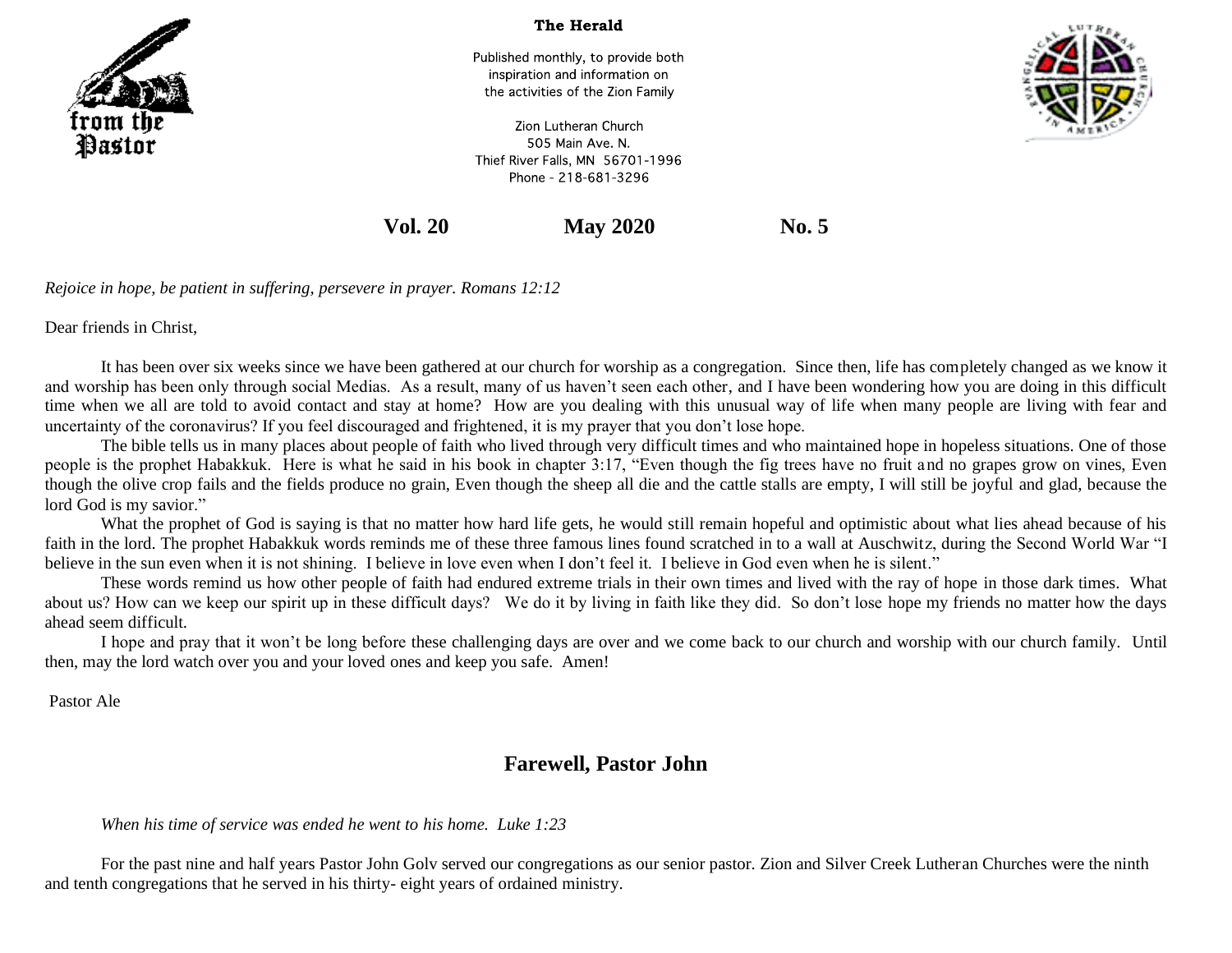It has been a great privilege for me to work side by side with him as an associate pastor. I enjoyed the ministry I shared with him. There were times when we didn't see eye to eye with some issues and had our differences. That happens in any working relationships especially when one works for such a long time together. But the fact is that he was a wonderful person to work with and easy to get along with. I have learned a great deal from his leadership and one of the things I appreciated most is that he did his work with great integrity and dedication. He exercised his leadership with humility and compassion. He treated his staff and his church members with respect and kindness. That was a kind of person he was. For that, we are very grateful to him and to our God who sent him our way to lead us in our journey of faith for those past nine and half years.

Thank you, Pastor John, for your great leadership and your faithful ministry. We wish you and Cathy every blessing a good life has to offer. Enjoy your retirement years with your family and friends. Remember us in your prayers and we will do the same.

With gratitude

Pastor Ale

#### \*\*\*\*\*\*\*\*\*\*\*\*\*\*\*\*\*\*\*\*\*\*\*\*\*\*\*\*\*\*\*\*\*\*\*\*\*\*\*\*\*\*\*\*\*\*\*\*

## Reception in Pastor John's honor tentatively set for June 14

### **Rev. John L. Golv - 1982 – 2020**

The strongest need I have in my last few weeks in Thief River Falls is the need to offer personal, heartfelt gratitude. I find that I am unable to offer complete thanks where complete thanks is due. I never will be finished with that task.

Having said that, more gratitude than can be expressed well is due to Cathy. But, my genuine gratitude is what I can give. Through my emotional, professional, physical, and financial ups and downs she has been unfailingly constant.

Faith in God has carried us our married life.

The glorious musical tradition of the Christian Church is endlessly inspirational and instructive. It always has the potential for surprising emotional and revelatory power. Instrumental trends come and go. Hymn preferences come and go. The Source is constant.

John 1:14 has always been revelatory and inspirational for me. To see Jesus is to see God. To hear Jesus is to hear God. One of the incarnational miracles is this: our words can communicate God's Word. These words do what they say. The book most responsible for performative language is this: *Introduction To A Theological Theory of Language*, by Gerhard Ebeling.

The people of **Rhame**, North Dakota, (1982 – 1986) and the members of First and Bethany Lutheran were patient with me, a young man, in my first call, a recent graduate of Luther Seminary. My head was full of academic theology. I learned (eventually) that these congregations would do what was important to me, after I became important to them. I was determined to do well for them. I was not aware of how patient they were, and had to be, at the time. Our first, Michael, was born in Hettinger, ND.

The people of **Alvarado**, MN, (1986 – 1990) and the members of New Hope Lutheran, were led by a council that was too far out in front of the congregation. They have their new building now, though I had no part in it. I learned that members determined to fight, will fight. Two of the hardest funerals I ever had, were here. I saw that even the most persistent ethnic traditions, fade. The "New Church" (ELCA) began in 1988. Our second and third, Sarah and Christopher, were born at United Hospital, Grand Forks, ND.

The people of **Hampton**, Iowa, (1990 – 1995) and the members of St. Paul Lutheran Church were at a high point in their journey. One service was not enough. Of the many good memories there one reaction to a sermon is one I will always treasure. After worship on the way out an English teacher looked me in the eyes and said, "…comes the poet." I learned (I hope) that Christian Stewardship is a matter of faith. Our three children started school here.

The **Northeastern Iowa Synod**, (1995 - 2000) and Bishop Steven Ullestad had to adjust to changing patterns of financial support. They did. Cathy & I bought our first house in Waterloo; I worked at the synod office in Waverly. The most effective congregational stewardship program in the history of the Lutheran Church, *Consecration Sunday*, was in its hey-day at the time. Dramatic successes using this program had the effect of making the new Director of Stewardship Education look good. There were several professional highlights during those few years.

At Trinity Lutheran in **Lindstrom**, MN (2001 – 2009) Cathy and I experienced the challenging side of ordained life. After a fire, a large narthex area was added to the building, designed by the same architect that remodeled this beautiful Swedish building. The Associate Pastor had to leave under difficult circumstances. I learned what an "afterpastor" was. The organ contained some of the principal chorus from the Schlicker in Boe Chapel at St. Olaf College. My book, *Our Stewardship*, part of Augsburg's Congregational Leadership Series, was published in 2002. Our children graduated from high school here. Our daughter Sarah met her future husband here.

There were interim ministries at Christiania Lutheran, south of Lakeville MN, the Holt/Newfolden parish, and Peace Lutheran in Fargo.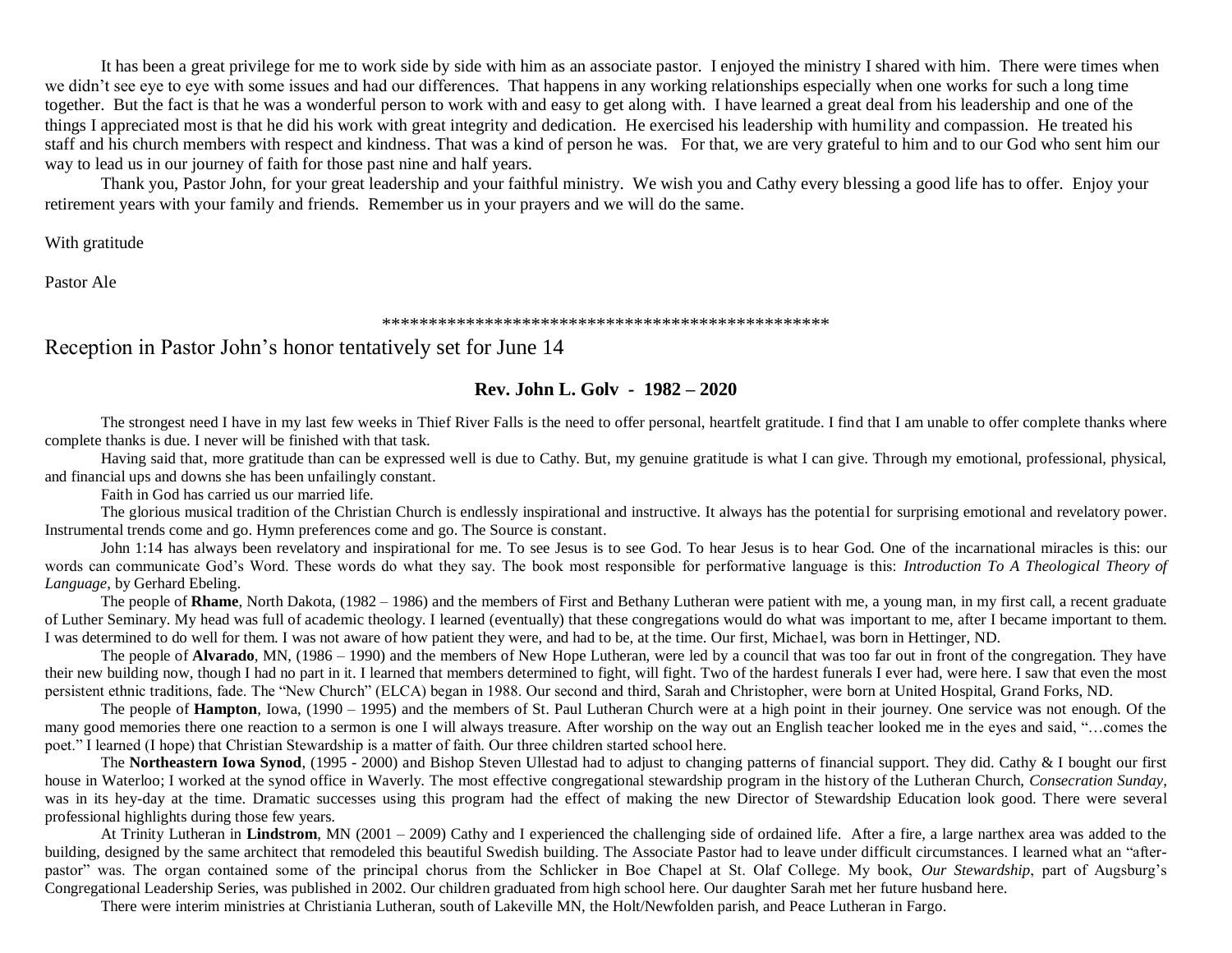Zion Lutheran in Thief River Falls, MN (10/10/2010 – 4/19/2020) brought several aspects of life full circle. One of the former senior pastors at Trinity, TRF was a man by the name of Gjermund (Jerry) Thompson. I got to know him in his retirement home in Northfield, MN. I could not have known then that his son David, then Associate Pastor at St. John's Lutheran (in Northfield), who grew up in Thief River Falls, would be the one to ordain me at First Lutheran in Brookings, SD. David was a graduate of Lincoln High School, as was Paul Sponheim, one of the most brilliant teachers and examples of faith that I have ever known.

Cathy and I have lived in Thief River Falls longer than any other place that we have ever lived.

From Zion Lutheran I learned again what good people Christians can be. I learned again that God is at work in visible and non-visible ways. I learned again that God's Word has the power to do what it says. I learned again (grudgingly) that it is not enough to do good work, it is also necessary to be seen to be doing good work.

Over and over again I have had to relearn that it is only too easy to get completely caught up in everyday matters. Opinions come and go. Points of view come and go. So do controversies, and arguments, and evaluations. God's promises are constant.

A colleague always began a new congregational ministry by saying publicly: "I will disappoint you." To those I have disappointed I sincerely apologize. His comment does of course work both ways. As far as I am concerned all of that is past, forgotten and forgiven.

*The Theodicy Question* (How is it that God is good, given the existence of evil?)

This question has been painful life-long. I have never heard or read a satisfying answer. Experiences in ministry have forced the question in bald, supremely painful ways. There have been times when God seemed far away, or absent altogether. I have officiated at or attended funerals for children. The spiritual urge to try to make sense of these tragedies (especially for the parents and the preacher) can be overwhelming. The search for an answer to the question "why" has led me to several responses. None of the responses is sufficient. None of them take the (very nearly unbearable) pain away. These are the responses that upheld me. The first one is best (for me). This is God's answer to Paul's prayer in 2 Corinthians 12:9: "…my grace is sufficient for you." Another is the answer that Job heard when he wondered why. The answer he got from God, (paraphrased), was "Who are you to ask?" The third response: when bad things happen; God makes introductions. Exodus 20:2 is also an answer. I believe today that there is no satisfying answer to a question that may not be ours to ask.

I have seen again and again that faithful people do survive what seems unsurvivable at the time. The Gospel prevails. Life with God does continue. Blessings do continue. None of us lives on alone, ever.

In all: **37** and a half years; **5** congregations; **1** position shared equally with Churchwide's Division for Congregational Ministry, Lutheran Social Service of Iowa, and the Northeastern Iowa Synod; eventually Churchwide's Division for Outreach was added; **3** interim ministries; **6** associate pastors; **7** youth directors; and many, many good and faithful people.

I will retire after worship on Sunday, April 19, 2020, with gratitude to all.

At the end of one ministry is usually the prospect of another. I have had last Sundays several times. This time however there is no new call to describe. I will begin another phase of ministry in the name of Jesus Christ, but not a parish ministry.

May God bless you all.

------------------------------------------------------------------------------------

Our plan for the next two years is to join Redeemer. Please do not ask me to "come back" in order to do pastoral acts here. Asking will force me to say no, which I have no wish to do. When Cathy retires (in two years) we hope to move to a coop style home, near our grandchildren, in Cambridge, MN.

#### **Contact Information**

Spring, Summer, Fall 29846 County Road 37 Laporte, MN 56461 218 224 2777

Winter 826 Crocker Avenue South #1 Thief River Falls, MN 56701 218 683 5181

#### **FINANCES**

Average weekly giving/income needed to cover budgeted expenses- \$7,493. Average weekly giving/income thru April 30, 2020 \$6,905. Current budget shortfall as of April 30, 2020 \$23,698.

Electronic giving: Vanco (sign on up on our website) Mail checks to: Zion Lutheran Church 505 Main Ave N, Thief River Falls, MN 56701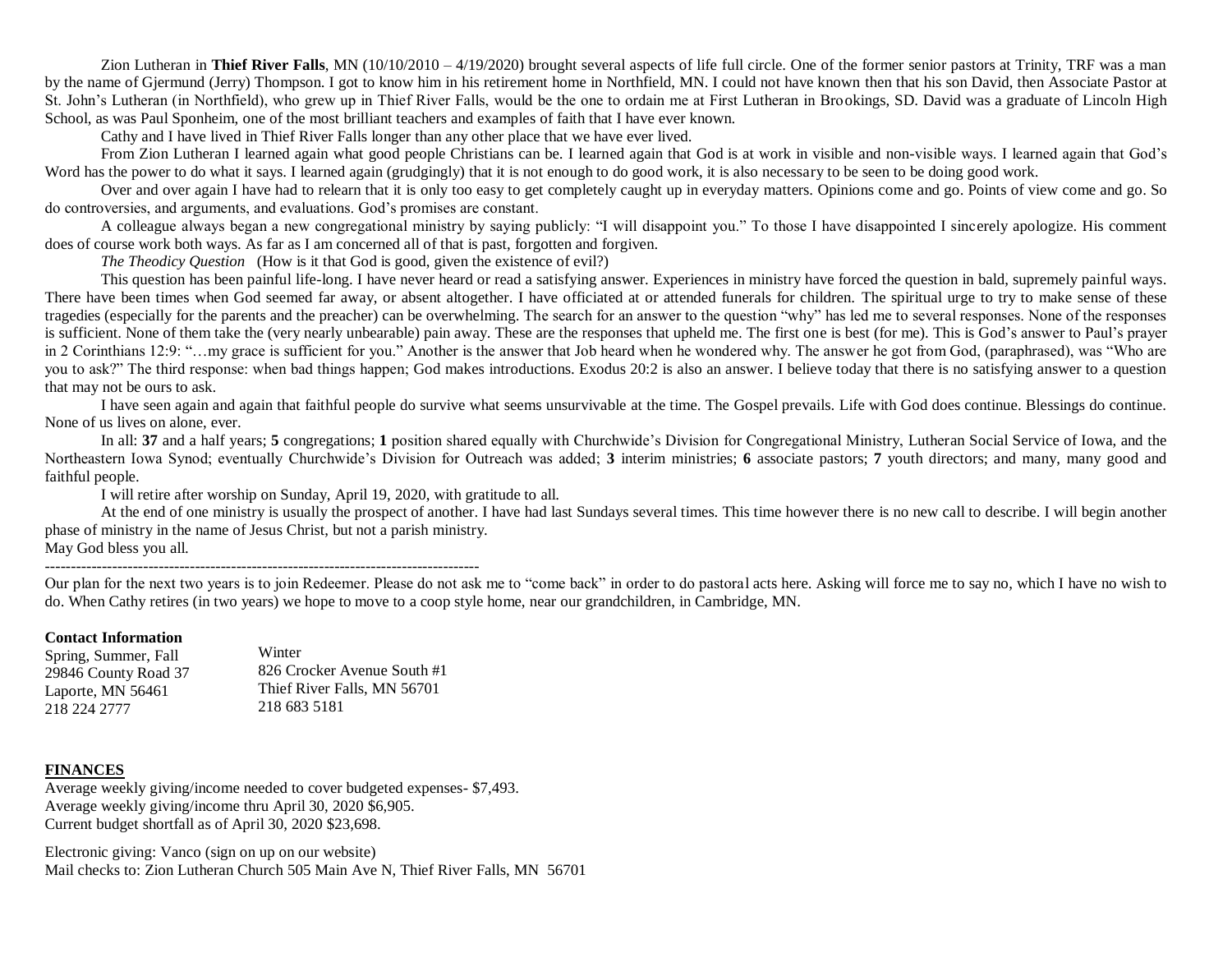*Because Zion is down to one Pastor as of May 1st there will be a reduction in payroll and benefit expenses of approx. \$9,000. monthly. The council decided not to apply for the Payroll Protection Program money. Our convictions were strong that this money was better left for other businesses and churches. Our congregation is faithful in their stewardship and the commitment to Zion's ministry is recognized and appreciated. We thank you in advance for your prayerful consideration of future contributions.* 

*God's Work. Our Hands.*



## **President's Message**

Hello Church Family,

I hope this letter finds you in good health and spirits, filled with peace knowing we serve a RISEN SOVERIGN GOD!

Words are important. Some words can have many different meanings. Some words can easily be taken out of context. Words can be mispronounced, misspelled and misused. You know what Word is perfect? God's Word. It does not change. It always speaks the truth and fills us with the promise of God's love and faithfulness. Can I get an AMEN?!? More and more these days people are looking for meaning and hope for a better tomorrow.

I'm so thankful that I know where my help and hope comes from. It's not from having enough toilet paper, hand sanitizer and bleach wipes on hand. Change is something that we can certainly count on in life. Whether we like it not, it's all around us. I keep telling myself that without change, we would not have butterflies! Think about that! Zion is no exception to changes. We have been dealing with a lot of it lately and the decisions are not always easy. The Parish Planning Council is looking for your feedback to help us make some of these decisions as we look to align ourselves with a future vision for Zion. A Transition Committee is being formed to help gather feedback from Zion members. We would like to start and complete this initiative over the next couple of months. Details are still being fine-tuned but members of this

committee will be instrumental in deciding the best way to move forward. We want to ensure that we are giving all our members an opportunity to share their thoughts and to gather as much information as possible for a long-term vision of Zion's ministry. At the heart of that ministry will always be God's Truth and Love. If you are interested or have questions or someone that you know would be great at this, please reach out to me or the church office.

The biggest question on people's mind right now is, "When will things get back to normal?" No one knows for sure, but it will eventually happen. Some things will go back to normal quicker than others. Worship services may be one of those that will be awhile yet. We are in continued communication with the Synod regarding what "getting back to church" will look like. Please read the Bishop's letter that is included in the newsletter. Zion's leaders will be thoughtful in putting a plan together, using the resources and recommendations provided. Our main concern is the health of our congregation. Please check our website, Facebook pages or listen to our broadcasts to stay informed on the latest.

Remember that God doesn't change who He is times of trials. Sometimes the outcome is good, and sometimes it is not, but it doesn't change who God is. Remain in His Word and stay faithful in His work.

We may not be together, but our ministry is very strong! Let your Light shine in the darkness!

God be with you~ Laura Rude - C# 218-684-1072

## **Madison Crane**

Director of Children, Youth, and Families Zion and Redeemer Lutheran Churches



Peace to you! If you've ever seen *Home Alone 2*, as one of the criminals is in the basement he had just fallen to, and he looks up and says, "*WOW!* 

What a hole!" I feel like I'm saying "*WOW!* What a year!" with the same tone of awe and bewilderment. (Let's not forget the snowflakes that flew Easter morning...) As the snow has taken it's time to melt, and the grass timidly turns green, I look around and wonder what is going on on God's earth?

Well, the canals in Italy are returning to calmness and beauty without the constant stirring of human hustle. Did you know the bear population may be a peak in National Parks like Yosemite? And with less air pollution from vehicle emission, the skylines are clearing up! I know God's hand is in all things. There is nothing in this chaos that our God does not notice.

As Pastor John has retired, I am grateful for the opportunity to have worked with him for the last few months of his ministry. His lessons taught could not have come at a better time for reflection! Wisdom and communication are always necessary but in this time, it is especially necessary. We seek wisdom from our Heavenly Father and can do so in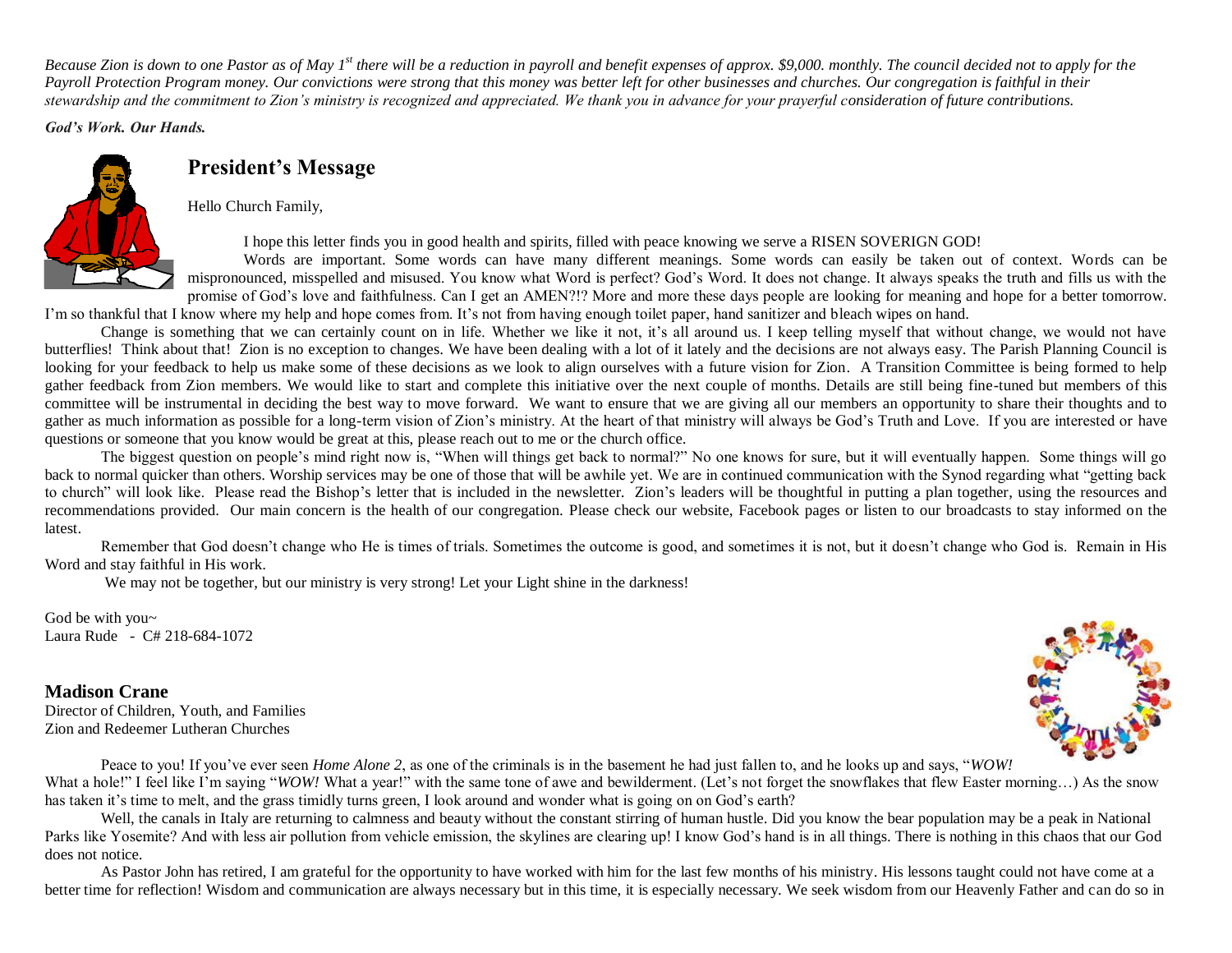communicating with Him. Parts of communication are listening and speaking. God gives us two ears and one mouth, and I have a good feeling it's so we listen twice as hard! May we draw nearer to God by lifting up everything that is on our hearts, when words are hard and you don't know what to say, we were taught the Lord's Prayer.

Peace and have hope,

Madison Crane

# **Youth Happenings:**

- First Communion: Date TBD Fall of 2020
- Senior Recognition Sunday: TBD August, 2020
- We will resume our activities in person and functioning as it is deemed safe and we will be in communication about that! Check out the websites or your email for updates!
- I am in the office at Zion on Tuesday and Redeemer on Thursday from 9-3. I will be available via email Tuesday-Friday. As of Monday, April 20th I will not be in the offices on Mondays through the summer.
- Pathways has not altered their plans for public knowledge, as of right now.



Zion has distributed 680 handmade masks to the Thief River Falls and surrounding communities. The women of Zion and the Mask Makers of the Thief River Falls Community Pandemic Group have worked hard to maintain this supply. These women have truly been rock stars, and we are so blessed to have these angels among us. These women could use a breather, so if there is anyone out there who would like to sew masks, Darlene Hulteen has kits that contain all the supplies and would love to share them. Call her or the church office for more information.

## **We will continue to distribute masks to the community on Monday's from 2:00-4:00. Please enter the parking lot from Main Street and exit in the alley.**

The best way to launder masks is to wash them in warm, soapy dishwater, rinse them thoroughly and dry them on a flat surface. When they are dry, either iron them as an extra precaution to kill the Covid19 virus or put them in a hot dryer for 10-15 minutes.

Stay safe. Stay well. Remember to wash your hands often, wear your mask when out in public and practice social distancing.

Sandy Knutson, Parish Nurse

# Thank you Thrivent

The Thief River Falls Community Pandemic Group has received three Thrivent Action grants to help purchase supplies for making masks. If you have Thrivent insurance and qualify for such a grant, please call Darlene Hulteen for information.



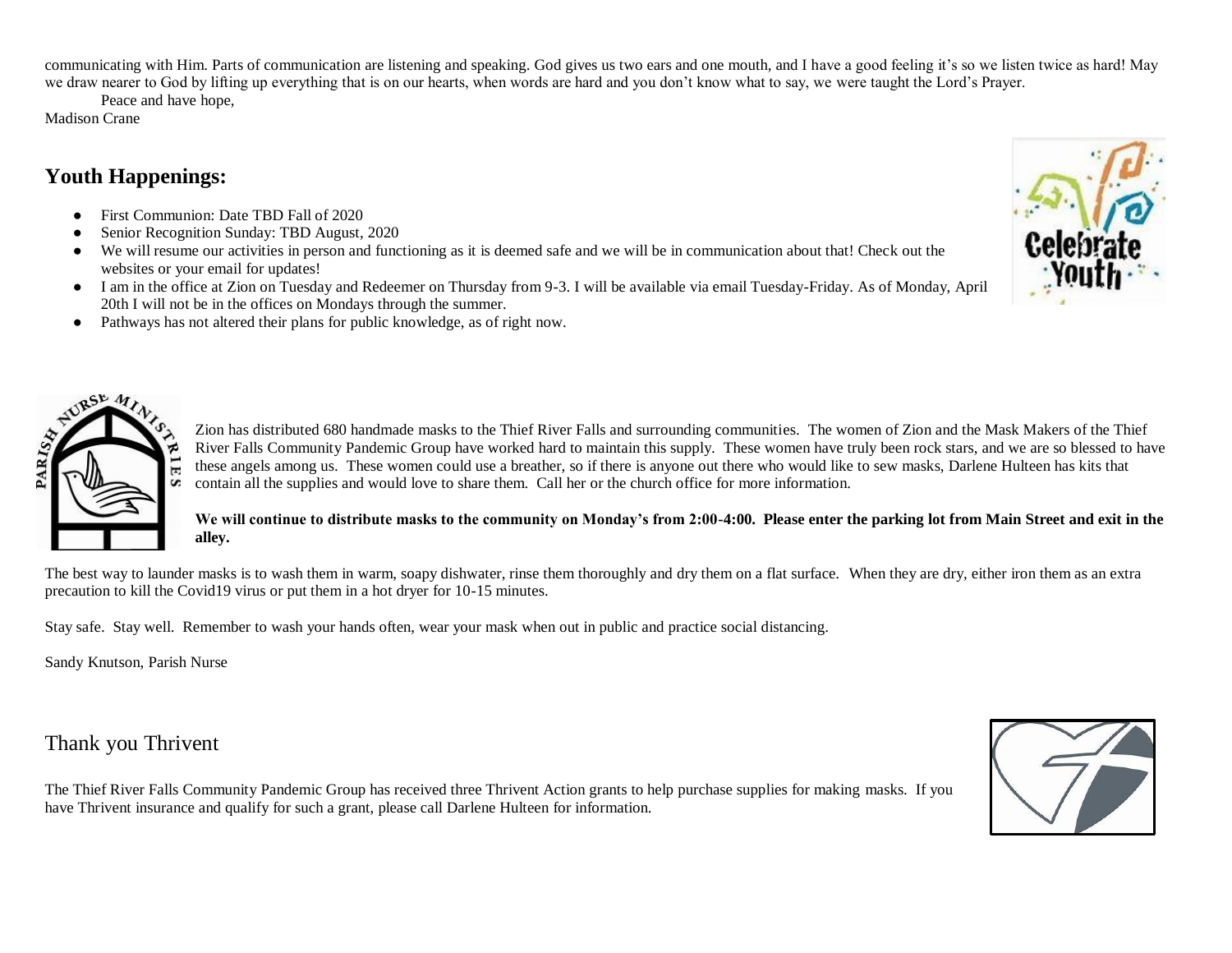# **Men's Breakfast Group**

The Men's Breakfast group has just slightly less funds than last year to donate to the same recipients as before. Please call or email Winton Forsberg with your thoughts. [winton@mncable.net](mailto:winton@mncable.net) - 681-2311



## **Zion Lutheran's Parish Planning Council Minutes April 4, 2020**

The Parish Planning council meeting was called to order by President Laura Rude at 9:08 a.m.

In attendance were Laura Rude, Pastor John Golv, Tim Numedahl, Barbara Overbye, Madison Crane, Sharon Jorde, Glenice Johnson, Mike Spears, Marijo Nabben, Penni Nelson and Deb Holtan.

Pastor John led with devotions and a prayer.

The minutes from the March 17, 2020 meeting were presented. A motion was made to accept the minutes as printed. The motion was seconded and approved.

The Treasurers Report was filed for audit.

It was decided there would be no services for Maundy Thursday, or Good Friday. There will be no Good Friday Prayer Vigil.

Penni Nelson reported that Silver Creek will not have any services until further notice.

The celebration to honor Pastor John's retirement will be scheduled at a later date when it is safe for us to gather as a larger group. Pastor Bob Dahlen will be giving the sermon on Sunday April 19th which is Pastor John's last day. Bishop Bill Tesch will also be present. Madison will give the Children's Sermon.

Madison reported that it has been tricky to connect with the youth. She doesn't want to overwhelm them because of their schoolwork. But Madison also reported she's had positive feedback from the parents.

The Contingency Plan due to Covid-19 will continue until further notice.

The council will meet again in two weeks.

The meeting adjourned after praying the Lord's Prayer at 10:34

Respectfully submitted by Deb Holtan Council Secretary

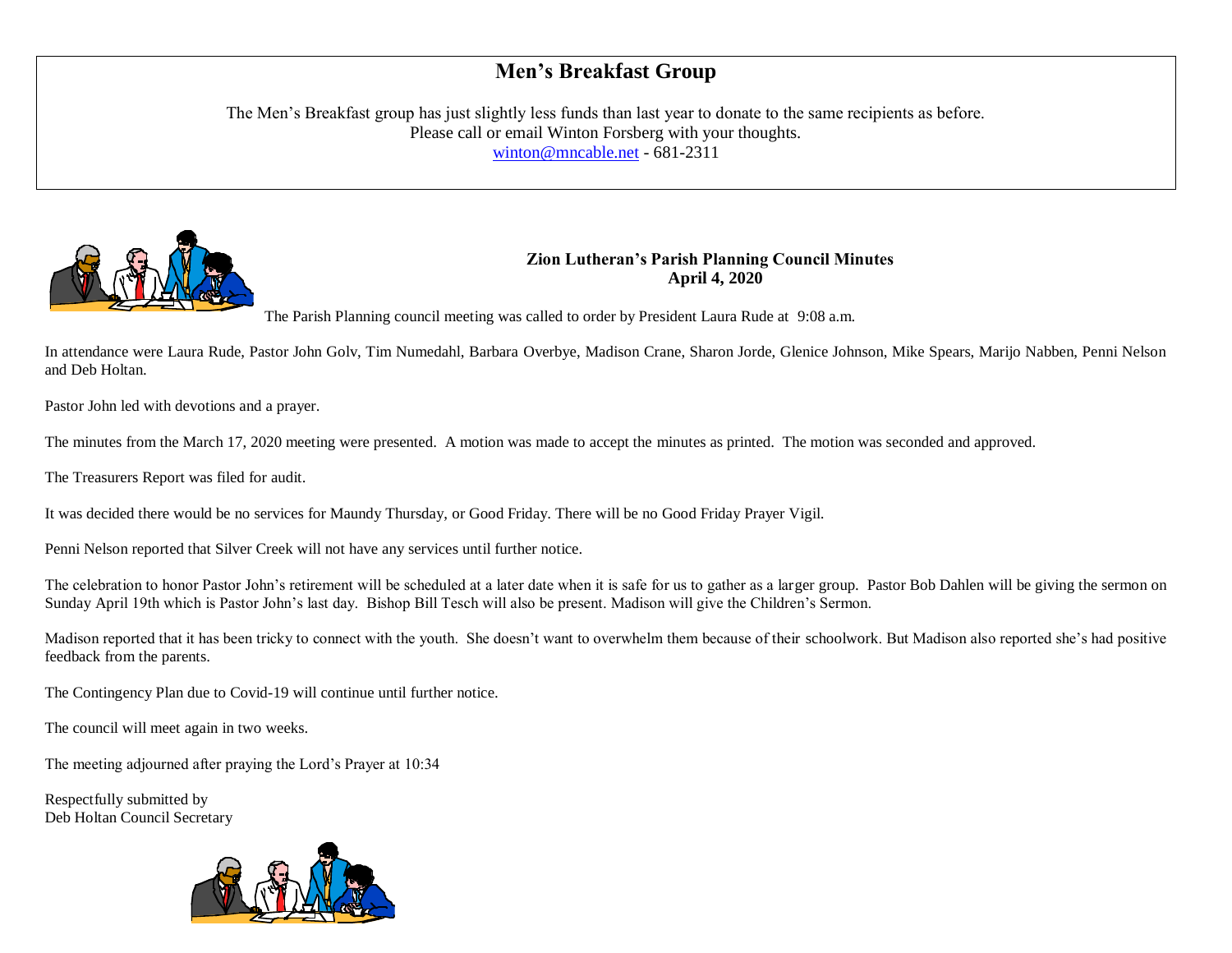### **Zion Lutheran's Parish Planning Council Minutes April 21, 2020**

The Parish Planning Council meeting was called to order by President Laura Rude at 5:31 pm.

In attendance were Laura Rude, Pastor Ale, Tim Numedahl, Madison Crane, Mike Spears, Glenice Johnson, Marijo Nabben, Dennis Yost, Sharon Jorde, Penni Nelson and Deb Holtan.

Pastor Ale opened with a word of prayer.

The minutes from the April 4, 2020 meeting were presented. A motion was made to accept the minutes as printed. The motion was seconded and approved.

There was no Treasurers Report.

President Laura Rude stated that there was a transition meeting between Pastor John and Pastor Ale. Beside the two pastors, Laura Rude, Madison Crane, Linda Hamrick and Tim Numedahl were also present. Madam President stated that the Boards will have to be mindful of Pastor Ale's time to work out time schedules that will fit with Pastor Ale's schedule. Madison will now report to Pastor Ale on a weekly basis to start with.

An Exit Interview was done with Pastor John. Laura Rude and Tim Numedahl were present for this interview. Kristen Osterkamp facilitated the interview.

The Contingency Plan during the Covid-19 will continue. The Facebook streaming of the Sunday services has had good feedback. The council feels that we need to follow the Governors and the Synod's guidelines. The office hours will continue the same until May 4th and beyond if necessary with adjustments made as needed.

Discussion was held about putting together packets for the Sunday school children and Confirmation kids. It was suggested that the Confirmation Leaders could help set up an outreach of some kind where there is approximately a half hour of interaction whether it's with a phone call or a virtual call. It was also suggested that Pastor Ale join in on the outreach so a connection can be made with him and the children/kids as well.

An outreach to the graduating seniors was also brought up to connect with each at graduation time. There is hope that there can be a "Send Off" party for the seniors in early August. First Communion classes and the service will be rescheduled for the fall of 2020. Pathway has not yet altered their plans for this summer. Madison will be alternating Sundays to give the Children's Sermons since Redeemer is not holding Wednesday night services during this time. The 2nd and 4th Sundays will be at Zion and the 1st and 3rd Sundays will be at Redeemer. If there is a fifth Sunday, it will be determined at that time which church Madison will be at. As of April 1st, Madison will be taking Monday's off.

The Newsletter will be postponed until some time after May 4th. The council would like to see the seniors recognized in the May Newsletter. Suggestions were a picture of the graduate with a short bio. Tradition has been to present each graduating senior with a tied fleece blanket made by someone from the congregation. Glenice Johnson has bought fleece for these blankets if any one needs and will be the person to contact.

The council also discussed having an Interim Pastor. Kathy Levenhagen is our "go to person" at the Synod. It is the councils feeling that we need help as we go through this transitional period and would like input from the congregation.

The council will meet again in two weeks with the day and time to be determined.

The meeting was adjourned at 7:07 pm after praying the Lord's Prayer.

Respectfully submitted by Deb Holtan Council Secretary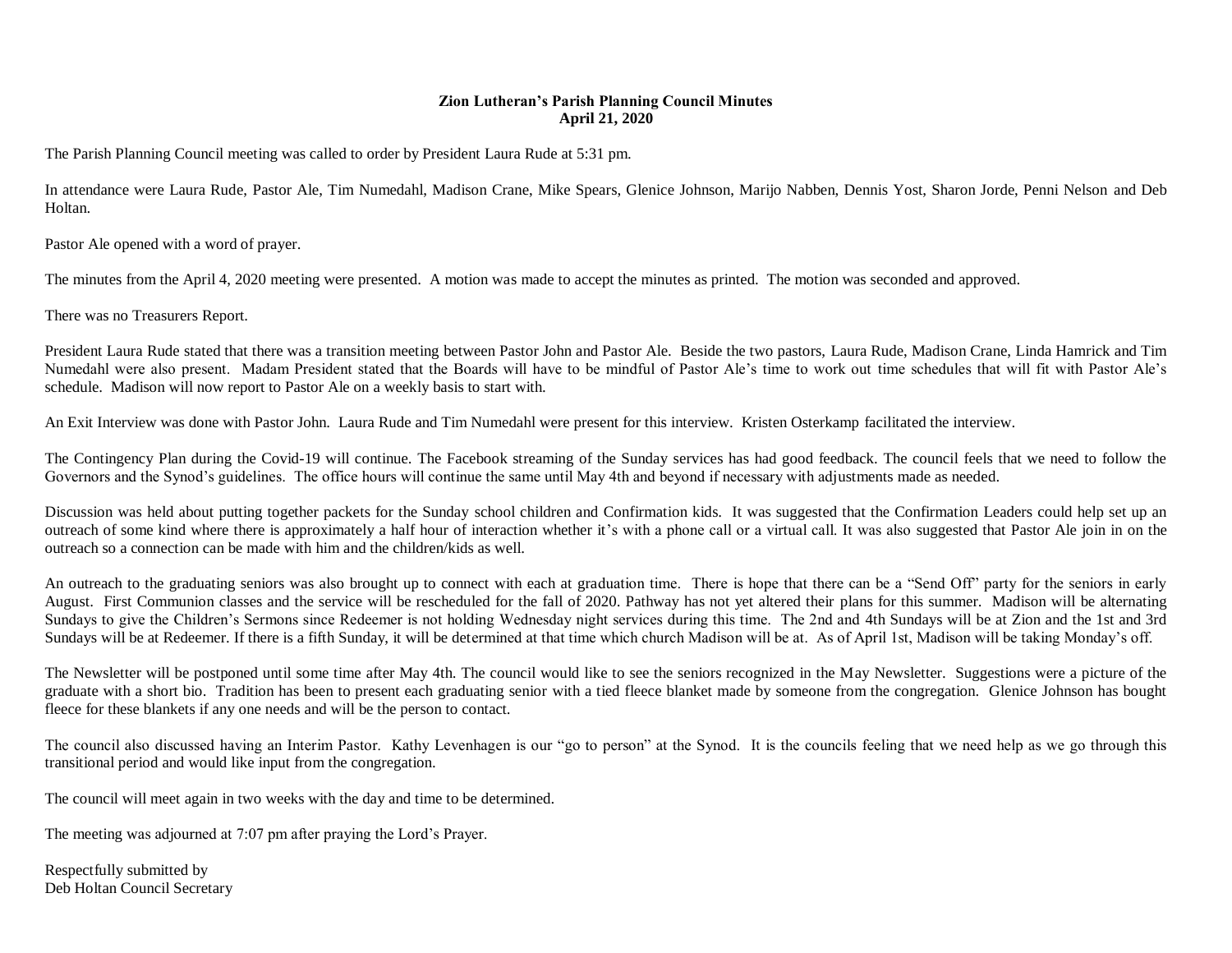

*"Therefore, since we are surrounded by such a great cloud of witnesses, let us throw off everything that hinders…, And let us run with perseverance the race marked out for*  us, <sup>2</sup> fixing our eyes on Jesus, the pioneer and perfecter of faith. For the joy set before him he endured the cross, scorning its shame, and sat down at the right hand of the throne of *God. <sup>3</sup> Consider him…, so that you will not grow weary and lose heart." –* Hebrews 12:1-3

Dear Partners in God's Mission,

My hope with this letter is that we might come to shared expectations for the broadest outline of how returning to in-person worship will unfold along with the values that will guide it. We are developing more detailed guidance for that time when we can begin to work our way back to in-person worship in phases, and I expect this guidance will be ready later this week. In the meantime, let's come together on the basic understandings that will underpin this process. The writer of Hebrews encouraged a community of beleaguered and persecuted Christians to persevere in the difficult race set before them: continuing to live as followers of Jesus in extraordinary times. The difficulty of their race was not just keeping faith, it was keeping it in a time and place that felt alien to their values and hopes. The world was not as they wanted it to be, and that made faithfulness even harder. Can you relate? **I** am reminded of a scene happening every day at U.S. military installations. Airmen, Soldiers, Sailors and Marines take an annual fitness test which concludes with a 1.5 or 2-mile run to be accomplished within an age-adjusted time (a benefit to us old-timers!). When the fast runners cross the finish-line they circle back to run with struggling comrades offering encouragements like, "You're doing great! You're almost there! Great work! Keep running!" Dear Siblings – may you hear the voices of the great cloud of witnesses, led by none other than our risen Lord Jesus, that swift one who ran before us, that "pioneer and perfecter of our faith," all of them running beside you saying, "You're doing great! Great work! Keep running!" It's true. You *are* doing great! You are adapting to find ways to share the good news and serve your neighbors amidst great challenges. You are utilizing time and space at home to seek God in new ways through scripture and prayer. Some of you are risking your life to care for the sick or to ensure basic services. You are being generous even amidst financial challenges. You are finding ways to share your faith with the click of a button! Great work! Keep running! And while there is a finish line in this race, it's still a ways off. You may have noticed that in the list of encouragements from Jesus and the cloud of witnesses I left one out: "You're almost there!" *The truth is that here in Minnesota we are NOT almost ready to return to gathering in worship again the way we did before March 14th* when public health restrictions began in Minnesota.

So, on the next page are the affirmations that I believe we should share as we begin to consider the long process of returning to in-person worship.

- Our motivation to do this slowly, correctly and safely is our faith and our values:
	- We trust that God is at work in God's word creating faith, forgiving sins, bringing life and salvation whether that word is being heard by someone sitting in one of our churches or by someone sitting at home watching YouTube or Facebook Live. We are confident that God will be God and that God cares about the church even more than we do, so our decisions need not be driven by fear or reckless anxiety.
	- Our values of faithfulness in relationship, authenticity in our welcome and love that makes a difference are guiding our decision to stay home and will guide our decisions around re-gathering, too. We are staying home now, not out of fear, but out of love for our neighbor and out of our desire to keep faith with the people God has given us to care for. Those will be the values that guide our return as well.
- The risks are real.
	- We passed a deadly milestone: [65,000 deaths in the U.S. from CoVID19.](https://www.cdc.gov/coronavirus/2019-ncov/cases-updates/cases-in-us.html) That's more deaths from this novel virus than ever recorded from influenza since the great pandemic of 1919 - and we have not yet reached the half-way point. This is not just a bad flu season.
	- The low numbers of positive tests in some of our counties does not mean that the risk of transmission is low. [The high percent of asymptomatic infections](https://www.sciencealert.com/here-s-what-we-know-so-far-about-those-who-can-pass-corona-without-symptoms) (at least 25%, probably higher), coupled with the high threshold of symptoms required before one can be tested, combine to suggest that the true number of cases is much higher.
	- The disease is deadly for all ages, but especially for people over 60 and/or with underlying health conditions.